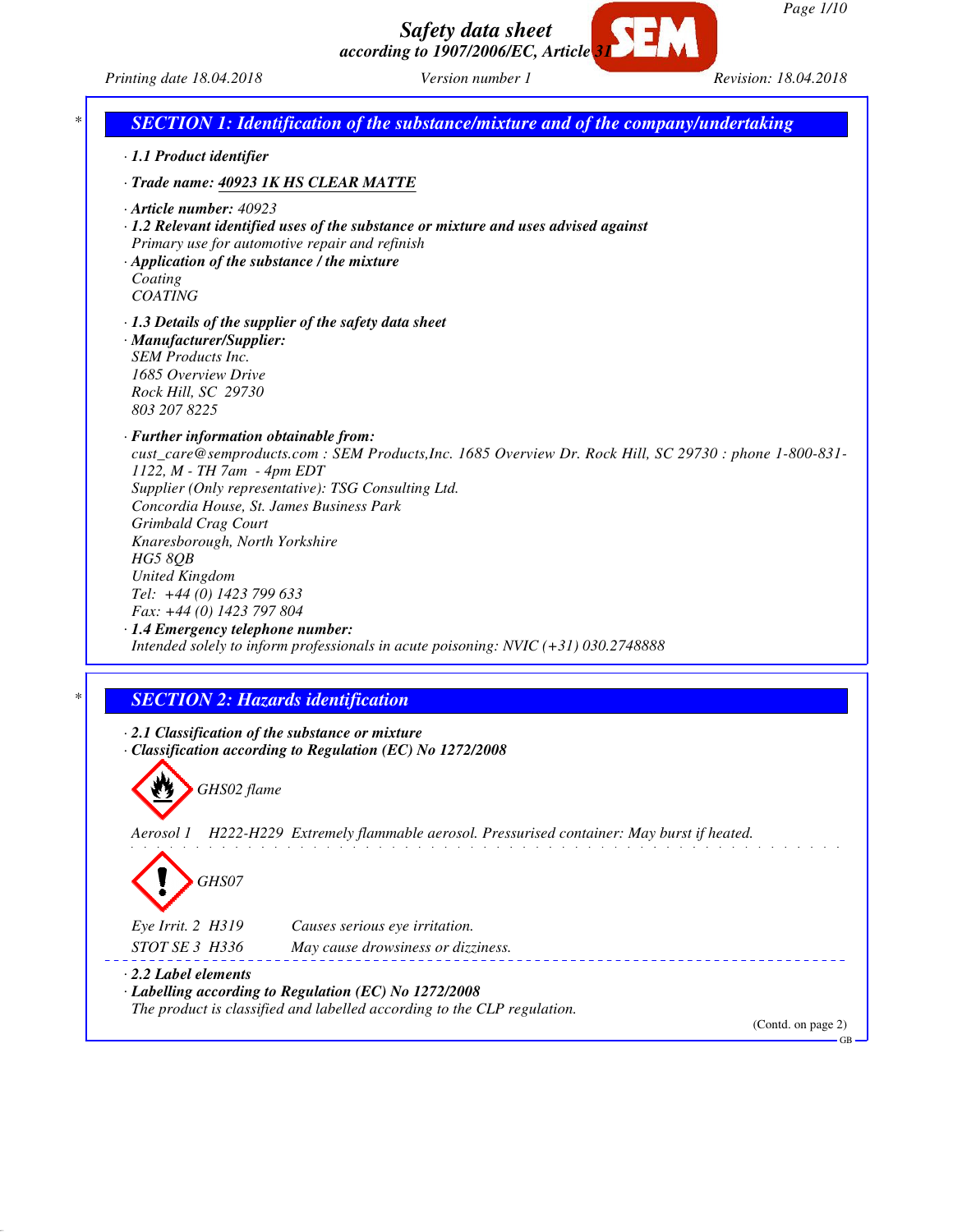*Page 2/10*

GB

*Safety data sheet according to 1907/2006/EC, Article 31*

*Printing date 18.04.2018 Version number 1 Revision: 18.04.2018*

*Trade name: 40923 1K HS CLEAR MATTE*

|                                | (Contd. of page 1)                                                                                                                                 |
|--------------------------------|----------------------------------------------------------------------------------------------------------------------------------------------------|
| · Hazard pictograms            |                                                                                                                                                    |
|                                |                                                                                                                                                    |
|                                |                                                                                                                                                    |
|                                |                                                                                                                                                    |
|                                |                                                                                                                                                    |
| GHS02                          | GHS07                                                                                                                                              |
| <b>Signal word Danger</b>      |                                                                                                                                                    |
|                                | · Hazard-determining components of labelling:                                                                                                      |
| acetone                        |                                                                                                                                                    |
| · Hazard statements            |                                                                                                                                                    |
|                                | H222-H229 Extremely flammable aerosol. Pressurised container: May burst if heated.                                                                 |
| H319                           | Causes serious eye irritation.                                                                                                                     |
| H336                           | May cause drowsiness or dizziness.                                                                                                                 |
| · Precautionary statements     |                                                                                                                                                    |
| P <sub>210</sub>               | Keep away from heat, hot surfaces, sparks, open flames and other ignition sources. No<br>smoking.                                                  |
| P251                           | Do not pierce or burn, even after use.                                                                                                             |
|                                | P305+P351+P338 IF IN EYES: Rinse cautiously with water for several minutes. Remove contact lenses, if<br>present and easy to do. Continue rinsing. |
| P <sub>405</sub>               | Store locked up.                                                                                                                                   |
| $P410 + P412$                  | Protect from sunlight. Do not expose to temperatures exceeding 50 $\degree$ C/122 $\degree$ F.                                                     |
| <i>P501</i>                    | Dispose of contents/container in accordance with local/regional/national/international<br>regulations.                                             |
| $\cdot$ 2.3 Other hazards      |                                                                                                                                                    |
|                                | · Results of PBT and vPvB assessment                                                                                                               |
| · <b>PBT</b> : Not applicable. |                                                                                                                                                    |

*· vPvB: Not applicable.*

# *\* SECTION 3: Composition/information on ingredients*

*· 3.2 Mixtures*

*· Description:*

*Mixture: consisting of the following components. Weight Percent listed*

## *· Dangerous components:*

| CAS: 68476-86-8                | Petroleum gases, liquefied, sweetened                                                | $13 - 30\%$        |
|--------------------------------|--------------------------------------------------------------------------------------|--------------------|
| EINECS: 270-705-8              | $\Leftrightarrow$ Flam. Gas 1, H220; Press. Gas C, H280                              |                    |
| Reg.nr.: 05-2115991140-51-0000 |                                                                                      |                    |
| $CAS: 67-64-1$                 | acetone                                                                              | $13 - 30\%$        |
| EINECS: 200-662-2              | $\circled{Flam. Lig. 2, H225; \circled{F} Eye Irrit. 2, H319; STOTSE 3, H336$        |                    |
| Reg.nr.: 05-2115992084-40-0000 |                                                                                      |                    |
| CAS: 110-19-0                  | <i>isobutyl</i> acetate                                                              | $13 - 30\%$        |
| EINECS: 203-745-1              | $\bigotimes$ Flam. Liq. 2, H225                                                      |                    |
| Reg.nr.: 05-2115992710-41-0000 |                                                                                      |                    |
| $CAS: 110-43-0$                | heptan-2-one                                                                         | $10 - 13\%$        |
| EINECS: 203-767-1              | $\bigotimes$ Flam. Liq. 3, H226; $\bigotimes$ Acute Tox. 4, H302; Acute Tox. 4, H332 |                    |
|                                |                                                                                      | (Contd. on page 3) |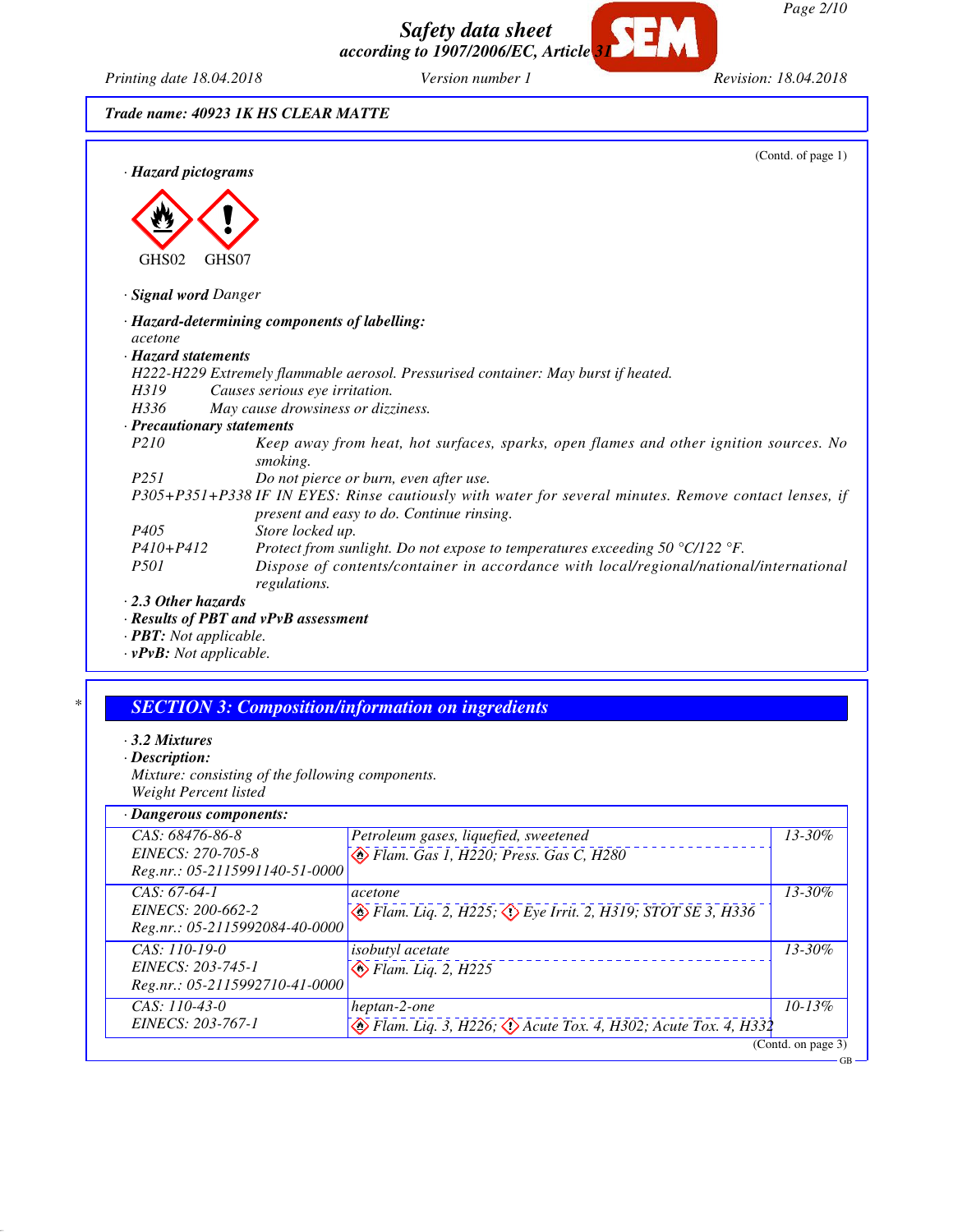*Printing date 18.04.2018 Version number 1 Revision: 18.04.2018*

### *Trade name: 40923 1K HS CLEAR MATTE*

|                                |                                                                                                                                             | (Contd. of page 2) |
|--------------------------------|---------------------------------------------------------------------------------------------------------------------------------------------|--------------------|
| CAS: 763-69-9                  | ethyl 3-ethoxypropionate                                                                                                                    | $1.5 - 5\%$        |
| EINECS: 212-112-9              | $\bullet$ Flam. Liq. 3, H226                                                                                                                |                    |
| CAS: 25053-09-2                | Acrylic Polymer                                                                                                                             | $1.5 - 5\%$        |
|                                | Skin Irrit. 2, H315; Eye Irrit. 2, H319; STOT SE 3, H335                                                                                    |                    |
| CAS: 112945-52-5               | <b>SILICA</b>                                                                                                                               | $1 - 1.5\%$        |
|                                | $\Diamond$ Skin Irrit. 2, H315; Eye Irrit. 2, H319; STOT SE 3, H335                                                                         |                    |
| CAS: 108-88-3                  | toluene                                                                                                                                     | $\geq 0.1 - 51\%$  |
| EINECS: 203-625-9              | <i>Septem. Liq. 2, H225; <b>September 2, H361d; STOT RE 2, H373;</b></i><br>Asp. Tox. 1, H304; <i>Sexia Irrit. 2, H315; STOT SE 3, H336</i> |                    |
| Reg.nr.: 05-2115992891-29-0000 |                                                                                                                                             |                    |
| $CAS: 25973-55-1$              | $2-(2-HYDR OXY-3-5-DI- (TERT)-AMYLPHENYL)$                                                                                                  | $\geq 0.1 - 51\%$  |
|                                | <b>BENZOTRIAZOLE</b>                                                                                                                        |                    |
| CAS: 41556-26-7                | $bis(1,2,2,6,6\text{-}Pentamentyl-4-piperidinyl) sebacate$                                                                                  | $\geq 0.1 - 1\%$   |
|                                | Skin Irrit. 2, H315; Skin Sens. 1, H317                                                                                                     |                    |
| $\cdot$ SVHC                   |                                                                                                                                             |                    |

*25973-55-1 2-(2-HYDROXY-3-5-DI--(TERT)-AMYLPHENYL)BENZOTRIAZOLE*

*· Additional information: For the wording of the listed hazard phrases refer to section 16.*

## *SECTION 4: First aid measures*

- *· 4.1 Description of first aid measures*
- *· After inhalation: Supply fresh air; consult doctor in case of complaints.*
- *· After skin contact: Generally the product does not irritate the skin.*
- *· After eye contact:*
- *Rinse opened eye for several minutes under running water. If symptoms persist, consult a doctor.*
- *· After swallowing: If symptoms persist consult doctor.*
- *· 4.2 Most important symptoms and effects, both acute and delayed No further relevant information available.*
- *· 4.3 Indication of any immediate medical attention and special treatment needed*

*No further relevant information available.*

## *SECTION 5: Firefighting measures*

- *· 5.1 Extinguishing media*
- *· Suitable extinguishing agents:*
- *CO2, powder or water spray. Fight larger fires with water spray or alcohol resistant foam.*
- *· 5.2 Special hazards arising from the substance or mixture No further relevant information available.*
- *· 5.3 Advice for firefighters*
- *· Protective equipment: No special measures required.*

## *SECTION 6: Accidental release measures*

- *· 6.1 Personal precautions, protective equipment and emergency procedures Wear protective equipment. Keep unprotected persons away.*
- *· 6.2 Environmental precautions: Do not allow to enter sewers/ surface or ground water.*
- *· 6.3 Methods and material for containment and cleaning up: Ensure adequate ventilation.*
- *· 6.4 Reference to other sections*

*See Section 7 for information on safe handling. See Section 8 for information on personal protection equipment.*

(Contd. on page 4)

GB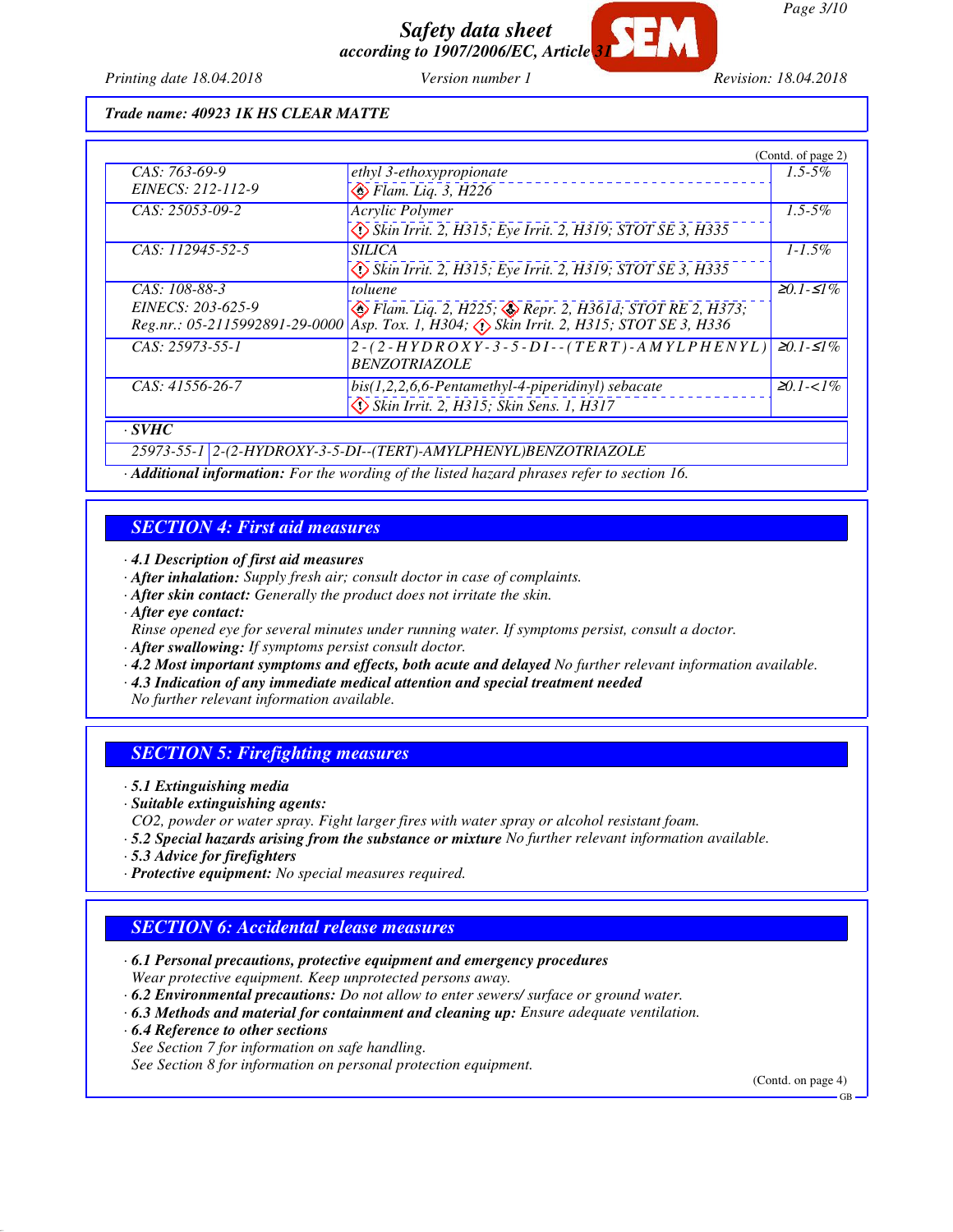*Page 4/10*

*Safety data sheet according to 1907/2006/EC, Article 31*

*Printing date 18.04.2018 Version number 1 Revision: 18.04.2018*

*Trade name: 40923 1K HS CLEAR MATTE*

*See Section 13 for disposal information.*

(Contd. of page 3)

## *SECTION 7: Handling and storage*

*· 7.1 Precautions for safe handling No special measures required.*

- *· Information about fire and explosion protection:*
- *Do not spray onto a naked flame or any incandescent material.*

*Keep ignition sources away - Do not smoke. Pressurised container: protect from sunlight and do not expose to temperatures exceeding 50°C, i.e. electric lights. Do not pierce or burn, even after use.*

- *· 7.2 Conditions for safe storage, including any incompatibilities*
- *· Storage:*
- *· Requirements to be met by storerooms and receptacles: Observe official regulations on storing packagings with pressurised containers.*
- *· Information about storage in one common storage facility: Store away from oxidising agents.*
- *· Further information about storage conditions: Keep container tightly sealed.*
- *· 7.3 Specific end use(s) No further relevant information available.*

## *\* SECTION 8: Exposure controls/personal protection*

- *· Additional information about design of technical facilities: No further data; see item 7.*
- *· 8.1 Control parameters*

| · Ingredients with limit values that require monitoring at the workplace:       |                              |
|---------------------------------------------------------------------------------|------------------------------|
| 67-64-1 acetone                                                                 |                              |
| WEL Short-term value: $3620$ mg/m <sup>3</sup> , 1500 ppm                       |                              |
| Long-term value: 1210 mg/m <sup>3</sup> , 500 ppm                               |                              |
| 110-19-0 isobutyl acetate                                                       |                              |
| WEL Short-term value: 903 mg/m <sup>3</sup> , 187 ppm                           |                              |
| Long-term value: 724 mg/m <sup>3</sup> , 150 ppm                                |                              |
| 110-43-0 heptan-2-one                                                           |                              |
| WEL Short-term value: $475$ mg/m <sup>3</sup> , 100 ppm                         |                              |
| Long-term value: 237 mg/m <sup>3</sup> , 50 ppm                                 |                              |
| Sk                                                                              |                              |
| 108-88-3 toluene                                                                |                              |
| WEL Short-term value: $384$ mg/m <sup>3</sup> , 100 ppm                         |                              |
| Long-term value: 191 mg/m <sup>3</sup> , 50 ppm                                 |                              |
| Sk                                                                              |                              |
| · Additional information: The lists valid during the making were used as basis. |                              |
| $\cdot$ 8.2 Exposure controls                                                   |                              |
| · Personal protective equipment:                                                |                              |
| · General protective and hygienic measures:                                     |                              |
| Keep away from foodstuffs, beverages and feed.                                  |                              |
| Immediately remove all soiled and contaminated clothing                         |                              |
| Wash hands before breaks and at the end of work.                                |                              |
| Avoid contact with the eyes.                                                    |                              |
| Avoid contact with the eyes and skin.                                           |                              |
| · Respiratory protection: Not required.                                         |                              |
|                                                                                 | (Contd. on page 5)<br>$GB -$ |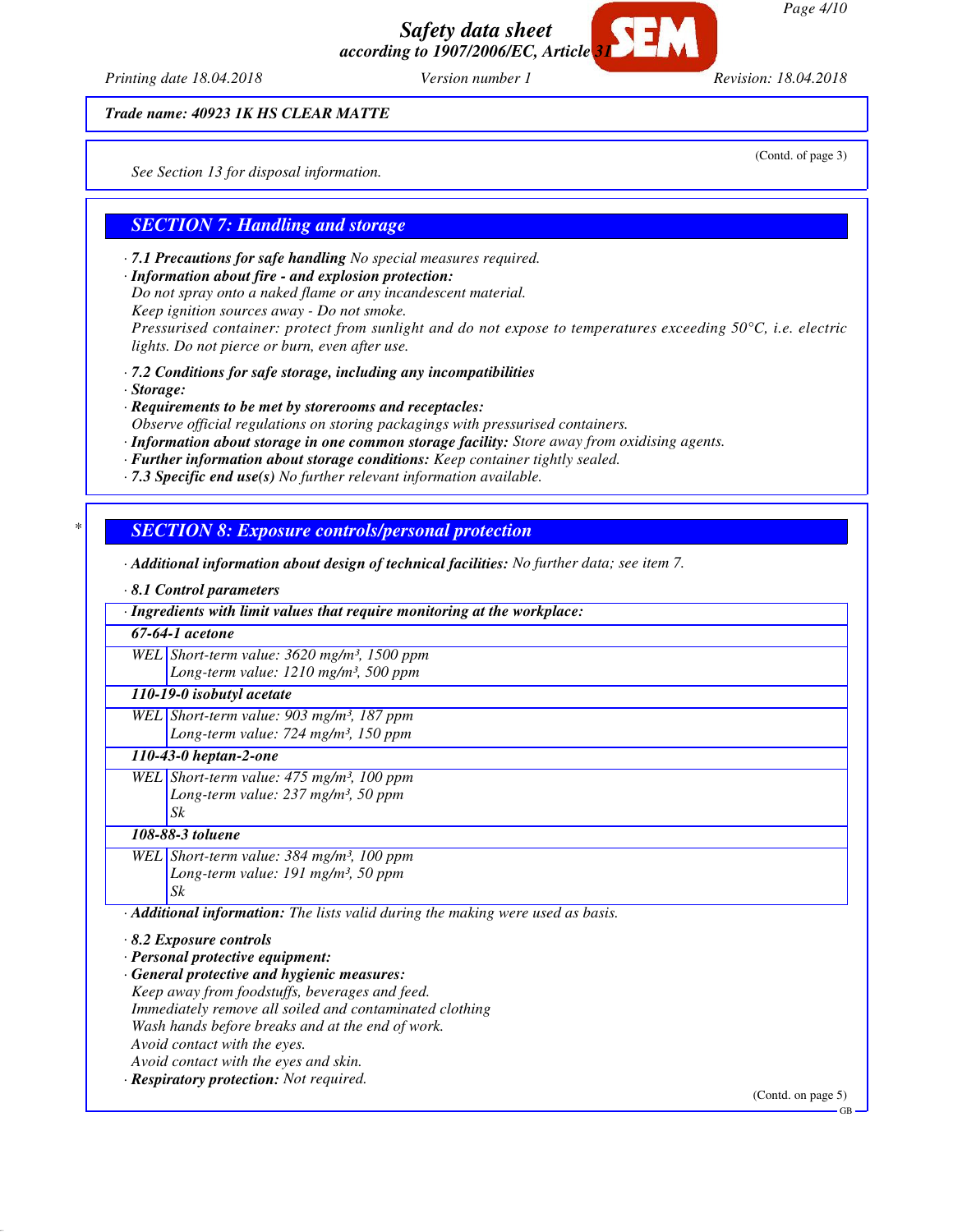(Contd. of page 4)

*Printing date 18.04.2018 Version number 1 Revision: 18.04.2018*

*Trade name: 40923 1K HS CLEAR MATTE*

#### *· Protection of hands:*

*Due to missing tests no recommendation to the glove material can be given for the product/ the preparation/ the chemical mixture.*

*Selection of the glove material on consideration of the penetration times, rates of diffusion and the degradation For normal product use as recommended, use an unsupported Nitrile Glove that has a 3-11 minute breakthrough time, .28mm thickness. For more severe exposure such as immersion or spill cleanup, consult information from a glove supplier.*

*The glove material has to be impermeable and resistant to the product/ the substance/ the preparation.*

#### *· Material of gloves*

*The selection of the suitable gloves does not only depend on the material, but also on further marks of quality and varies from manufacturer to manufacturer. As the product is a preparation of several substances, the resistance of the glove material can not be calculated in advance and has therefore to be checked prior to the application.*

#### *· Penetration time of glove material*

*The exact break trough time has to be found out by the manufacturer of the protective gloves and has to be observed.*

*· Eye protection: Safety glasses*



*Tightly sealed goggles*

| · 9.1 Information on basic physical and chemical properties    |                                                          |
|----------------------------------------------------------------|----------------------------------------------------------|
| <b>General Information</b>                                     |                                                          |
| $\cdot$ Appearance:                                            | Aerosol                                                  |
| Form:<br>Colour:                                               | Clear                                                    |
| $\cdot$ Odour:                                                 | Characteristic                                           |
| • Odour threshold:                                             | Not determined.                                          |
| $\cdot$ pH-value:                                              | Not determined.                                          |
| Change in condition                                            |                                                          |
| <b>Melting point/freezing point:</b>                           | Undetermined.                                            |
| Initial boiling point and boiling range: 55.8-56.6 $\degree$ C |                                                          |
| · Flash point:                                                 | $-97$ °C                                                 |
| $\cdot$ Flammability (solid, gas):                             | Not applicable.                                          |
| · Ignition temperature:                                        | 405 °C                                                   |
| · Decomposition temperature:                                   | Not determined.                                          |
| · Auto-ignition temperature:                                   | Product is not selfigniting.                             |
| $\cdot$ Explosive properties:                                  | In use, may form flammable/explosive vapour-air mixture. |
| · Explosion limits:                                            |                                                          |
| Lower:                                                         | $1$ Vol $\%$                                             |
| <b>Upper:</b>                                                  | $13$ Vol $%$                                             |
| $\cdot$ Vapour pressure at 20 °C:                              | $233$ hPa                                                |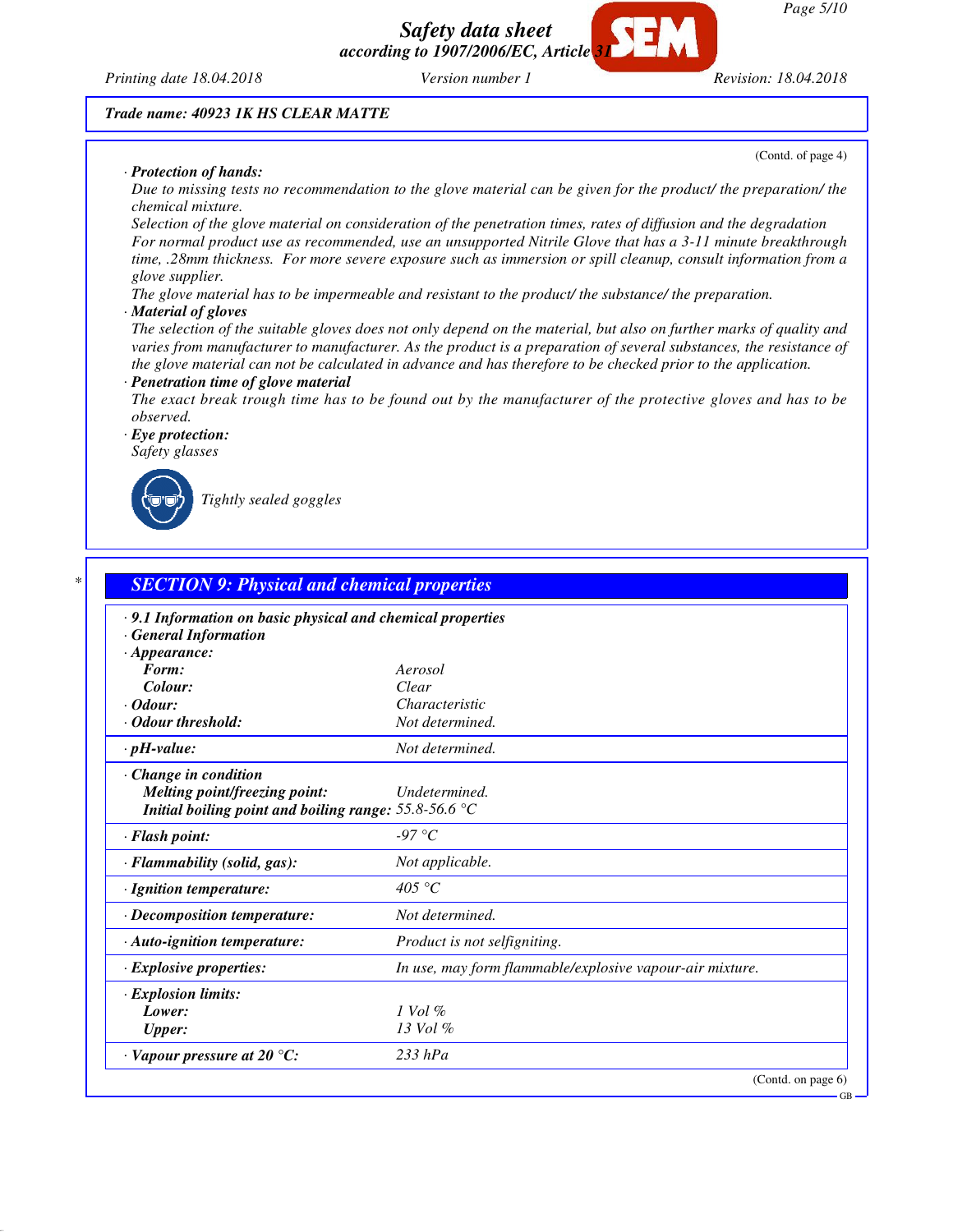*Printing date 18.04.2018 Version number 1 Revision: 18.04.2018*

*Trade name: 40923 1K HS CLEAR MATTE*

|                                           | (Contd. of page $5$ )                      |
|-------------------------------------------|--------------------------------------------|
| $\cdot$ Density at 20 °C:                 | $0.75525$ g/cm <sup>3</sup>                |
| $\cdot$ Relative density                  | Not determined.                            |
| · Vapour density                          | Not determined.                            |
| $\cdot$ Evaporation rate                  | Not applicable.                            |
| $\cdot$ Solubility in / Miscibility with  |                                            |
| water:                                    | Not miscible or difficult to mix.          |
| · Partition coefficient: n-octanol/water: | Not determined.                            |
| $\cdot$ Viscosity:                        |                                            |
| Dynamic:                                  | Not determined.                            |
| Kinematic:                                | Not determined.                            |
| · Solvent content:                        |                                            |
| Organic solvents:                         | 84.6%                                      |
| Water:                                    | $0.0\%$                                    |
| $VOC$ (EC)                                | $638.6$ g/l                                |
| <b>Solids content:</b>                    | $15.4\%$                                   |
| $\cdot$ 9.2 Other information             | No further relevant information available. |

## *SECTION 10: Stability and reactivity*

*· 10.1 Reactivity No further relevant information available.*

- *· 10.2 Chemical stability*
- *· Thermal decomposition / conditions to be avoided: No decomposition if used according to specifications.*
- *· 10.3 Possibility of hazardous reactions No dangerous reactions known.*
- *· 10.4 Conditions to avoid No further relevant information available.*
- *· 10.5 Incompatible materials: No further relevant information available.*
- *· 10.6 Hazardous decomposition products:*
- *Nitrogen oxides*
- *Hydrocarbons*

*Carbon monoxide and carbon dioxide*

## *SECTION 11: Toxicological information*

- *· 11.1 Information on toxicological effects*
- *· Acute toxicity Based on available data, the classification criteria are not met.*
- *· Primary irritant effect:*
- *· Skin corrosion/irritation Based on available data, the classification criteria are not met.*
- *· Serious eye damage/irritation*
- *Causes serious eye irritation.*
- *· Respiratory or skin sensitisation Based on available data, the classification criteria are not met.*
- *· CMR effects (carcinogenity, mutagenicity and toxicity for reproduction)*
- *· Germ cell mutagenicity Based on available data, the classification criteria are not met.*
- *· Carcinogenicity Based on available data, the classification criteria are not met.*
- *· Reproductive toxicity Based on available data, the classification criteria are not met.*
- *· STOT-single exposure*
- *May cause drowsiness or dizziness.*
- *· STOT-repeated exposure Based on available data, the classification criteria are not met.*

(Contd. on page 7)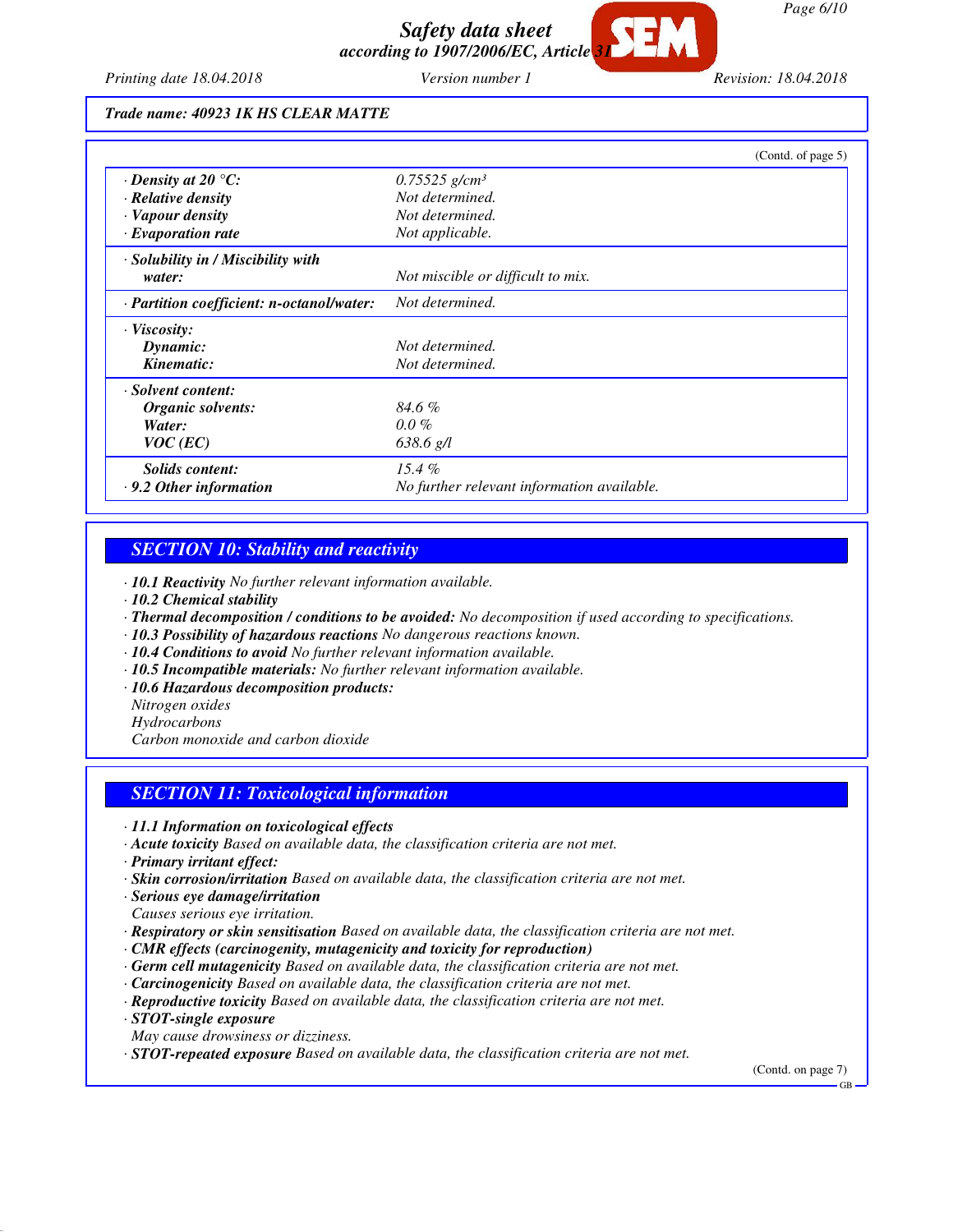

*Printing date 18.04.2018 Version number 1 Revision: 18.04.2018*

(Contd. of page 6)

*Trade name: 40923 1K HS CLEAR MATTE*

*· Aspiration hazard Based on available data, the classification criteria are not met.*

# *SECTION 12: Ecological information*

- *· 12.1 Toxicity*
- *· Aquatic toxicity: No further relevant information available.*
- *· 12.2 Persistence and degradability No further relevant information available.*
- *· 12.3 Bioaccumulative potential No further relevant information available.*
- *· 12.4 Mobility in soil No further relevant information available.*
- *· Additional ecological information:*
- *· General notes:*

*Water hazard class 1 (German Regulation) (Self-assessment): slightly hazardous for water Do not allow undiluted product or large quantities of it to reach ground water, water course or sewage system.*

- *· 12.5 Results of PBT and vPvB assessment*
- *· PBT: Not applicable.*
- *· vPvB: Not applicable.*
- *· 12.6 Other adverse effects No further relevant information available.*

## *SECTION 13: Disposal considerations*

#### *· 13.1 Waste treatment methods*

*· Recommendation*

*Must not be disposed together with household garbage. Do not allow product to reach sewage system.*

*· Uncleaned packaging:*

*· Recommendation: Disposal must be made according to official regulations.*

| <b>UN1950</b><br>1950 AEROSOLS<br><b>AEROSOLS</b> |  |
|---------------------------------------------------|--|
|                                                   |  |
|                                                   |  |
|                                                   |  |
|                                                   |  |
| AEROSOLS, flammable                               |  |
| 2 5F Gases.                                       |  |
|                                                   |  |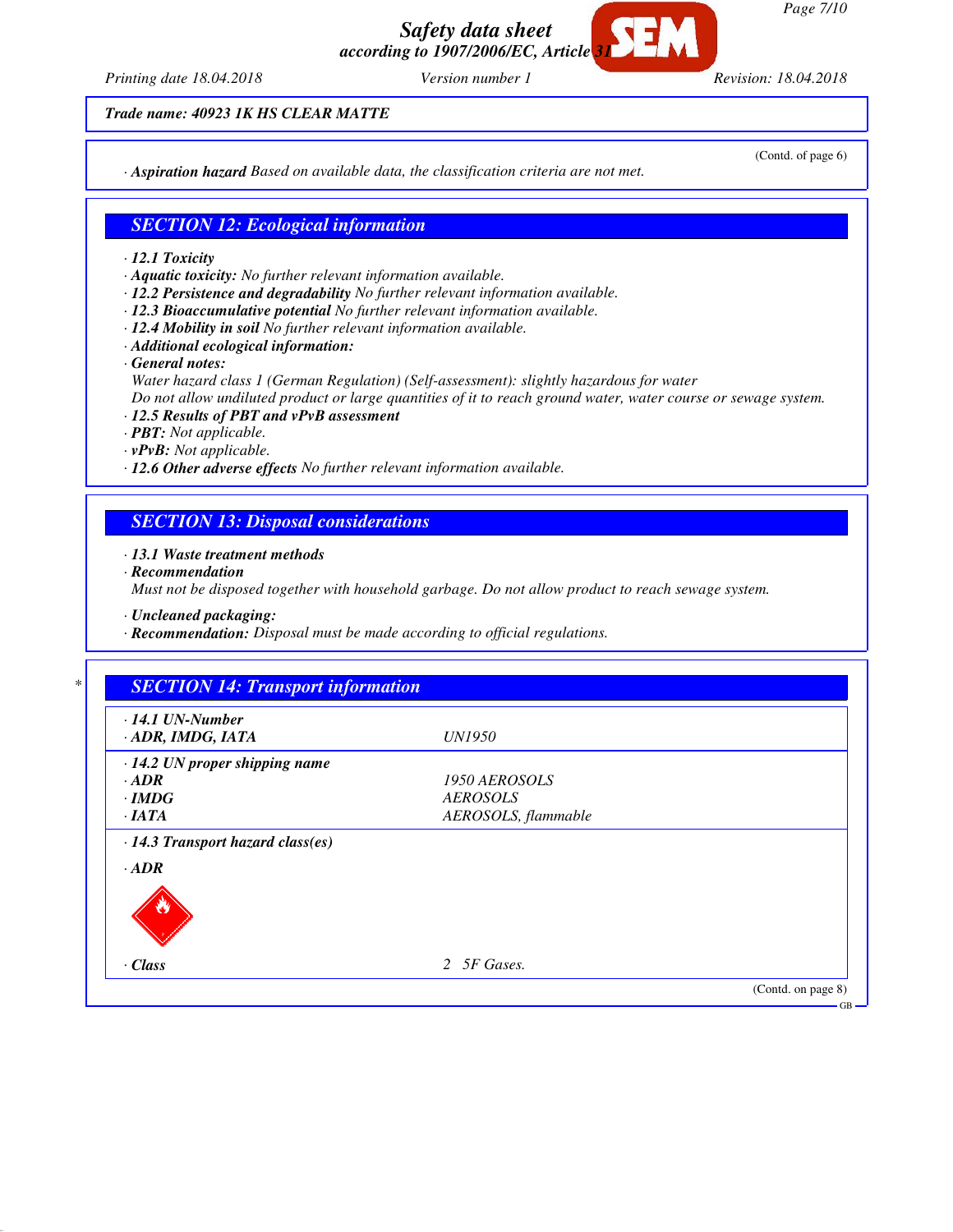*Page 8/10*

*Safety data sheet according to 1907/2006/EC, Article 31*

*Printing date 18.04.2018 Version number 1 Revision: 18.04.2018*

*Trade name: 40923 1K HS CLEAR MATTE*

|                                                            | (Contd. of page 7)                                                                                              |
|------------------------------------------------------------|-----------------------------------------------------------------------------------------------------------------|
| $\cdot$ <i>Label</i>                                       | 2.1                                                                                                             |
| · IMDG, IATA                                               |                                                                                                                 |
|                                                            |                                                                                                                 |
| · Class                                                    | 2.1                                                                                                             |
| $\cdot$ Label                                              | 2.1                                                                                                             |
| · 14.4 Packing group<br>· ADR, IMDG, IATA                  | Void                                                                                                            |
| · 14.5 Environmental hazards:<br>$\cdot$ Marine pollutant: | N <sub>O</sub>                                                                                                  |
| · 14.6 Special precautions for user                        | Warning: Gases.                                                                                                 |
| · Danger code (Kemler):                                    |                                                                                                                 |
| · EMS Number:                                              | $F-D,S-U$                                                                                                       |
| · Stowage Code                                             | SW1 Protected from sources of heat.                                                                             |
|                                                            | SW22 For AEROSOLS with a maximum capacity of 1 litre:                                                           |
|                                                            | Category A. For AEROSOLS with a capacity above 1 litre:<br>Category B. For WASTE AEROSOLS: Category C, Clear of |
|                                                            | living quarters.                                                                                                |
| · Segregation Code                                         | SG69 For AEROSOLS with a maximum capacity of 1 litre:                                                           |
|                                                            | Segregation as for class 9. Stow "separated from" class 1                                                       |
|                                                            | except for division 1.4. For AEROSOLS with a capacity above                                                     |
|                                                            | 1 litre: Segregation as for the appropriate subdivision of class                                                |
|                                                            | 2. For WASTE AEROSOLS: Segregation as for the appropriate                                                       |
|                                                            | subdivision of class 2.                                                                                         |
| $\cdot$ 14.7 Transport in bulk according to Annex II of    |                                                                                                                 |
| <b>Marpol and the IBC Code</b>                             | Not applicable.                                                                                                 |
| · Transport/Additional information:                        |                                                                                                                 |
| $\cdot$ ADR                                                |                                                                                                                 |
| $\cdot$ Limited quantities (LQ)                            | 1L                                                                                                              |
| $\cdot$ Excepted quantities (EQ)                           | Code: E0                                                                                                        |
|                                                            | Not permitted as Excepted Quantity                                                                              |
| · Transport category                                       | 2                                                                                                               |
| · Tunnel restriction code                                  | $\boldsymbol{D}$                                                                                                |
| $\cdot$ IMDG                                               |                                                                                                                 |
| $\cdot$ Limited quantities (LQ)                            | 1L                                                                                                              |
| $\cdot$ Excepted quantities (EQ)                           | Code: E0                                                                                                        |
|                                                            | Not permitted as Excepted Quantity                                                                              |
| · UN "Model Regulation":                                   | <b>UN 1950 AEROSOLS, 2.1</b>                                                                                    |

(Contd. on page 9)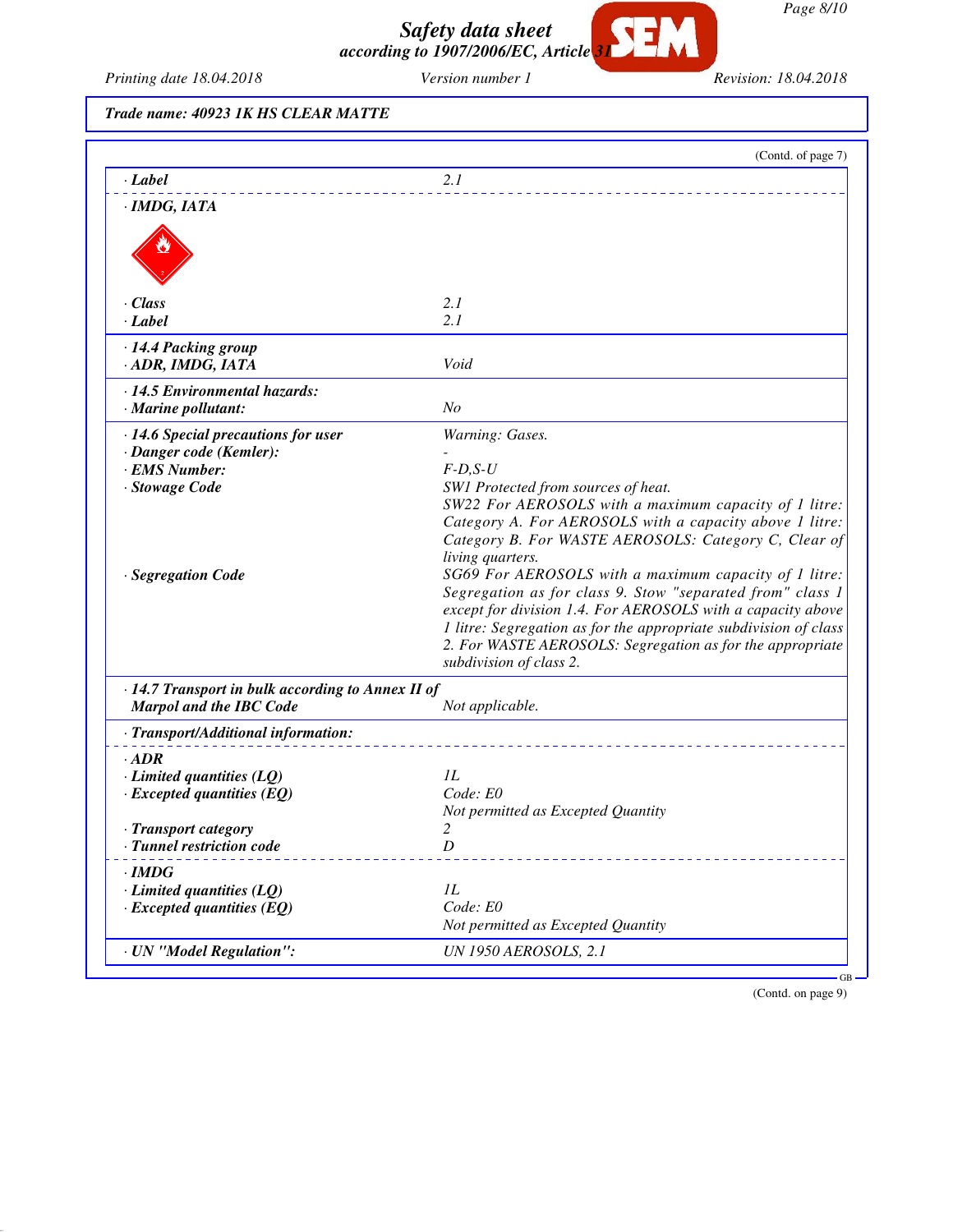*Printing date 18.04.2018 Version number 1 Revision: 18.04.2018*

*Trade name: 40923 1K HS CLEAR MATTE*

(Contd. of page 8)

## *\* SECTION 15: Regulatory information*

*· 15.1 Safety, health and environmental regulations/legislation specific for the substance or mixture*

- *· Directive 2012/18/EU*
- *· Named dangerous substances ANNEX I None of the ingredients is listed.*
- *· Seveso category P3a FLAMMABLE AEROSOLS*
- *· Qualifying quantity (tonnes) for the application of lower-tier requirements 150 t*
- *· Qualifying quantity (tonnes) for the application of upper-tier requirements 500 t*
- *· REGULATION (EC) No 1907/2006 ANNEX XVII Conditions of restriction: 3*
- *· National regulations:*
- *· Other regulations, limitations and prohibitive regulations*
- *· Substances of very high concern (SVHC) according to REACH, Article 57*

*25973-55-1 2-(2-HYDROXY-3-5-DI--(TERT)-AMYLPHENYL)BENZOTRIAZOLE*

*· 15.2 Chemical safety assessment: A Chemical Safety Assessment has not been carried out.*

## *SECTION 16: Other information*

*This information is based on our present knowledge. However, this shall not constitute a guarantee for any specific product features and shall not establish a legally valid contractual relationship.*

#### *· Relevant phrases*

- *H220 Extremely flammable gas.*
- *H225 Highly flammable liquid and vapour.*
- *H226 Flammable liquid and vapour.*
- *H280 Contains gas under pressure; may explode if heated.*
- *H302 Harmful if swallowed.*
- *H304 May be fatal if swallowed and enters airways.*
- *H315 Causes skin irritation.*
- *H317 May cause an allergic skin reaction.*
- *H319 Causes serious eye irritation.*
- *H332 Harmful if inhaled.*
- *H335 May cause respiratory irritation.*
- *H336 May cause drowsiness or dizziness.*
- *H361d Suspected of damaging the unborn child.*
- *H373 May cause damage to organs through prolonged or repeated exposure.*
- *· Department issuing SDS: Environmental Protection Department*
- *· Contact:*
- *866 569 9399*
- *Rita Joiner (rjoiner@semproducts.com)*
- *· Abbreviations and acronyms:*
- *RID: Règlement international concernant le transport des marchandises dangereuses par chemin de fer (Regulations Concerning the International Transport of Dangerous Goods by Rail)*
- *ICAO: International Civil Aviation Organisation*
- *ADR: Accord européen sur le transport des marchandises dangereuses par Route (European Agreement concerning the International Carriage of Dangerous Goods by Road)*
- *IMDG: International Maritime Code for Dangerous Goods*
- *IATA: International Air Transport Association*
- *GHS: Globally Harmonised System of Classification and Labelling of Chemicals*
- *EINECS: European Inventory of Existing Commercial Chemical Substances*
- *ELINCS: European List of Notified Chemical Substances*
- *CAS: Chemical Abstracts Service (division of the American Chemical Society)*
- *VOC: Volatile Organic Compounds (USA, EU)*

(Contd. on page 10)